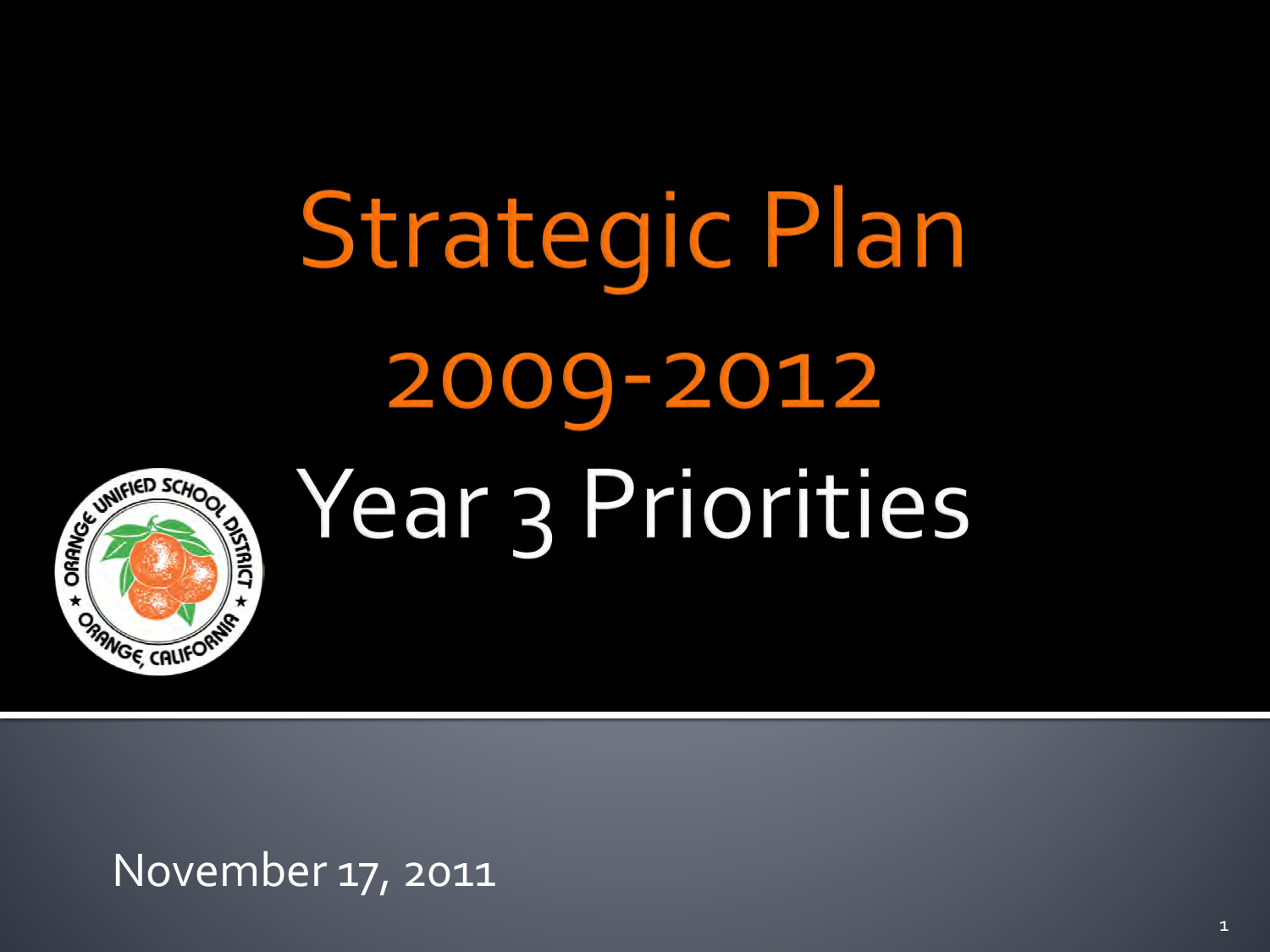#### Goals

- **Student Achievement**
- **Student Engagement**
- **Safe, Welcoming Schools**
- **Parent & Community Partnerships**
- **Communications**
- **Effective Use of Resources**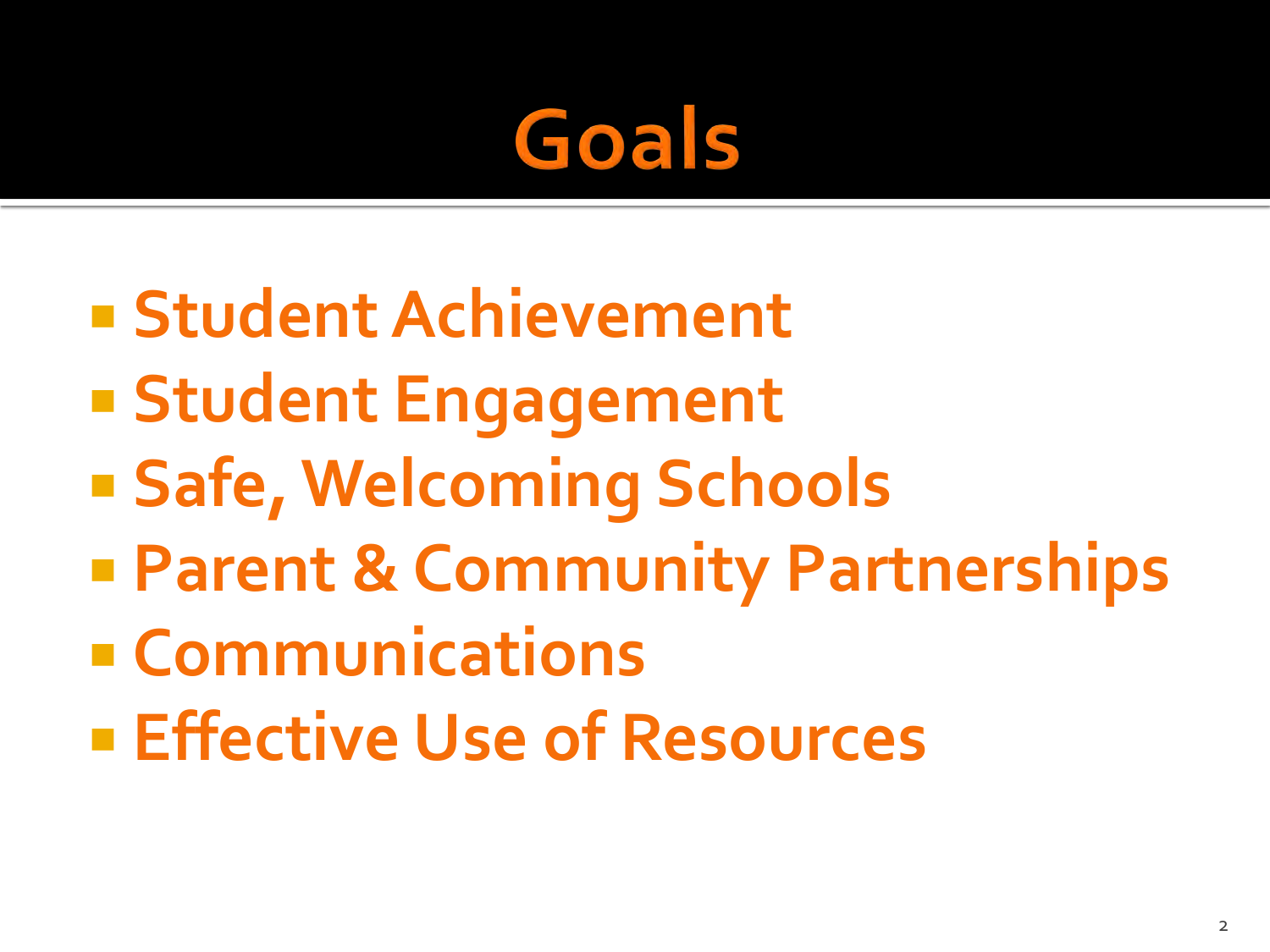## **Student Achievement**

#### *ALL STUDENTS WILL MEET OR EXCEED PROFICIENCY IN CORE CONTENT AREAS.*

- A. Essential Learning
- B. Instruction
- C. Assessment
- D. Narrowing the Achievement Gap
- E. Gifted & Talented Education (GATE)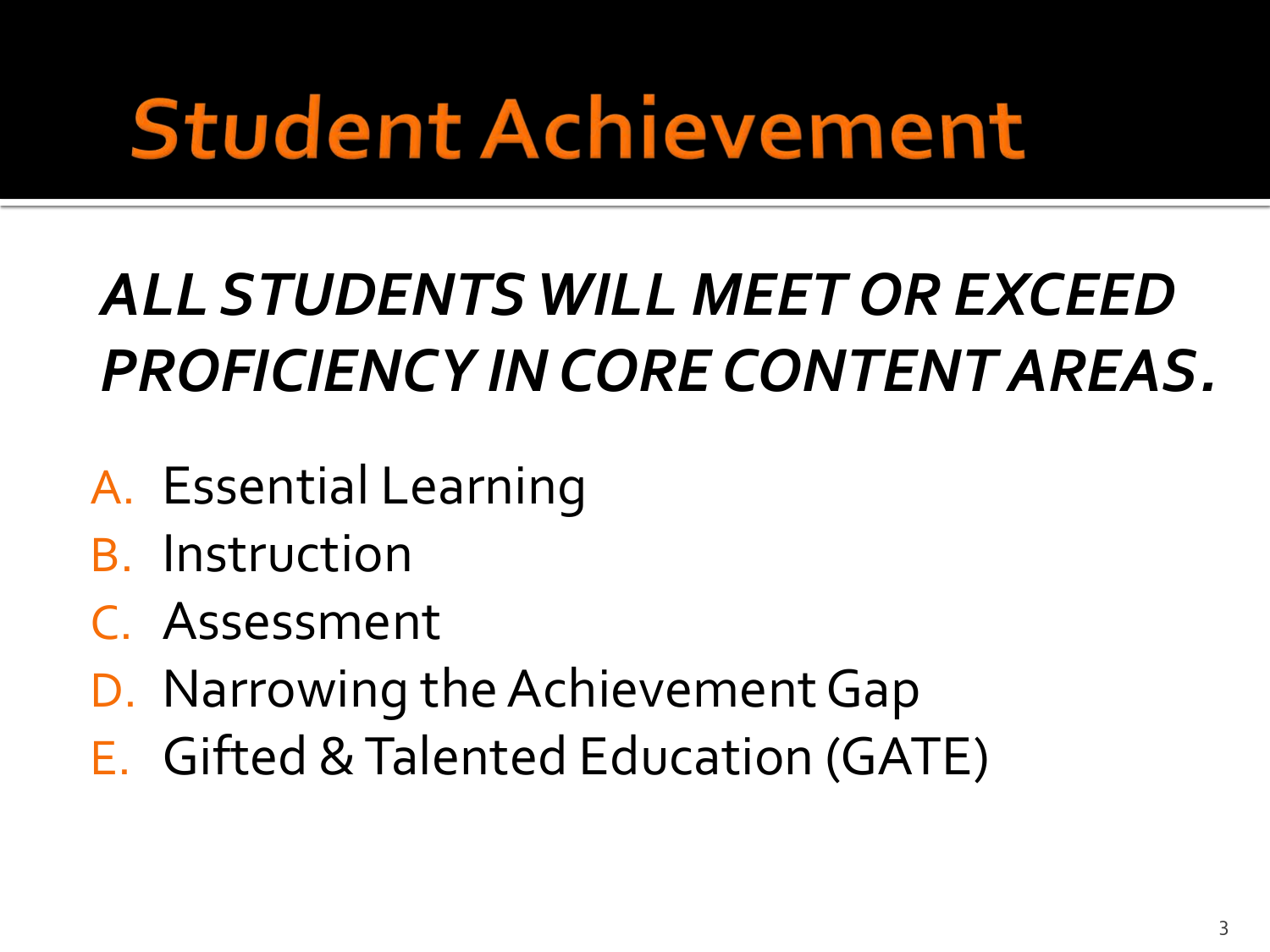### **Student Achievement Actions**

- *Implementation of Response to Instruction and Intervention (RtI2), accelerating instruction for all learners*
- *Refine completed Pacing Guides and Paced Standards Assessments*
- *Professional Development Cycle of Effective Instruction with periodic assessments*
- *Leverage the experts among us*
- *Research based instructional practices*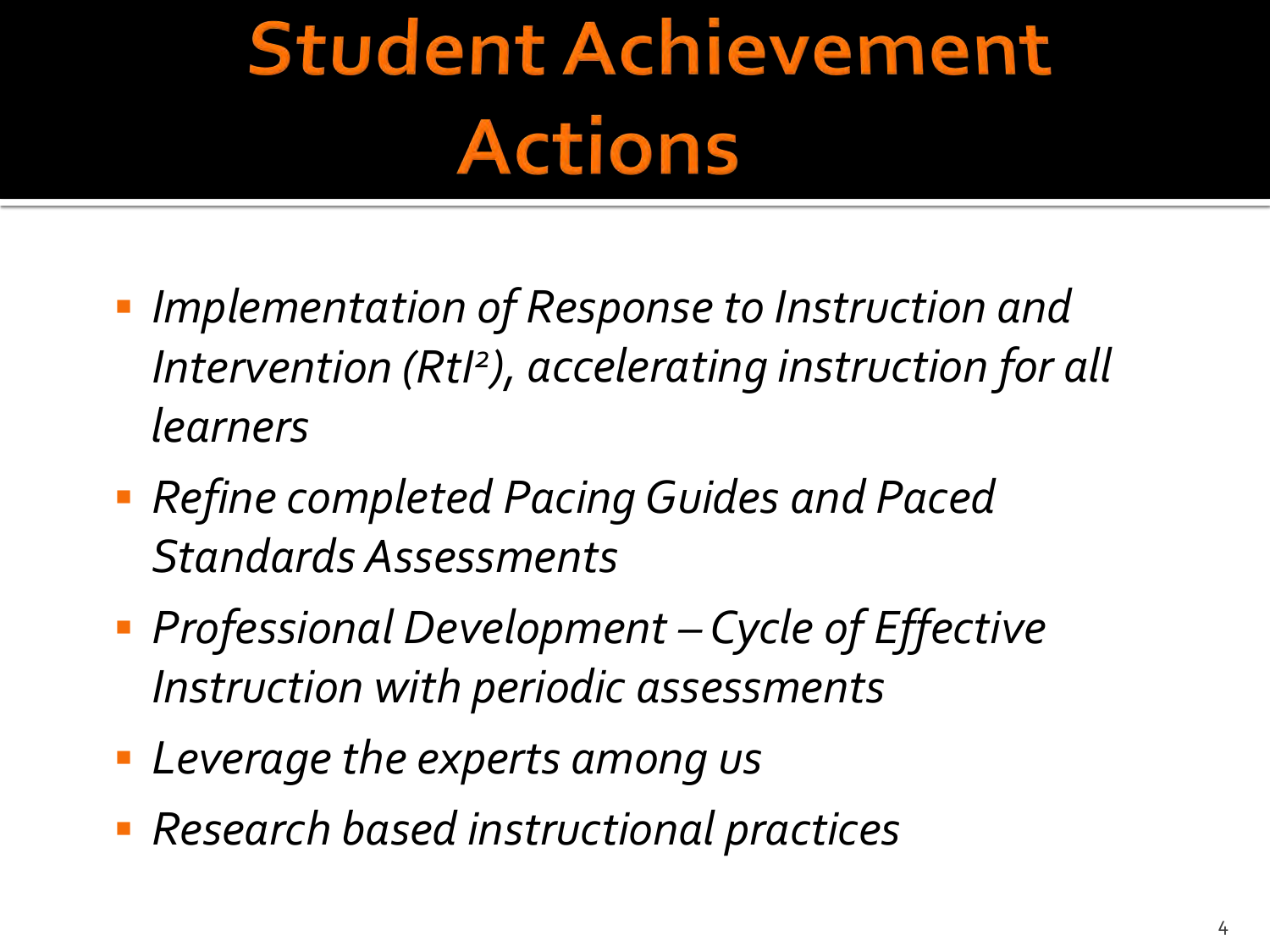### **Student Achievement Actions**

- *Culture of Collaboration and Support (K-12)*
- *Universal Screening*
- *Redesign the Instructional Materials Matrix*
- *Review GATE qualifications and placement*
- *Focus on instructional data to guide and adjust learning goals*
- *Implementation of English Learner Task Force*
- *Special Education Collaboration*
- *High School Career Pathways/Graduation*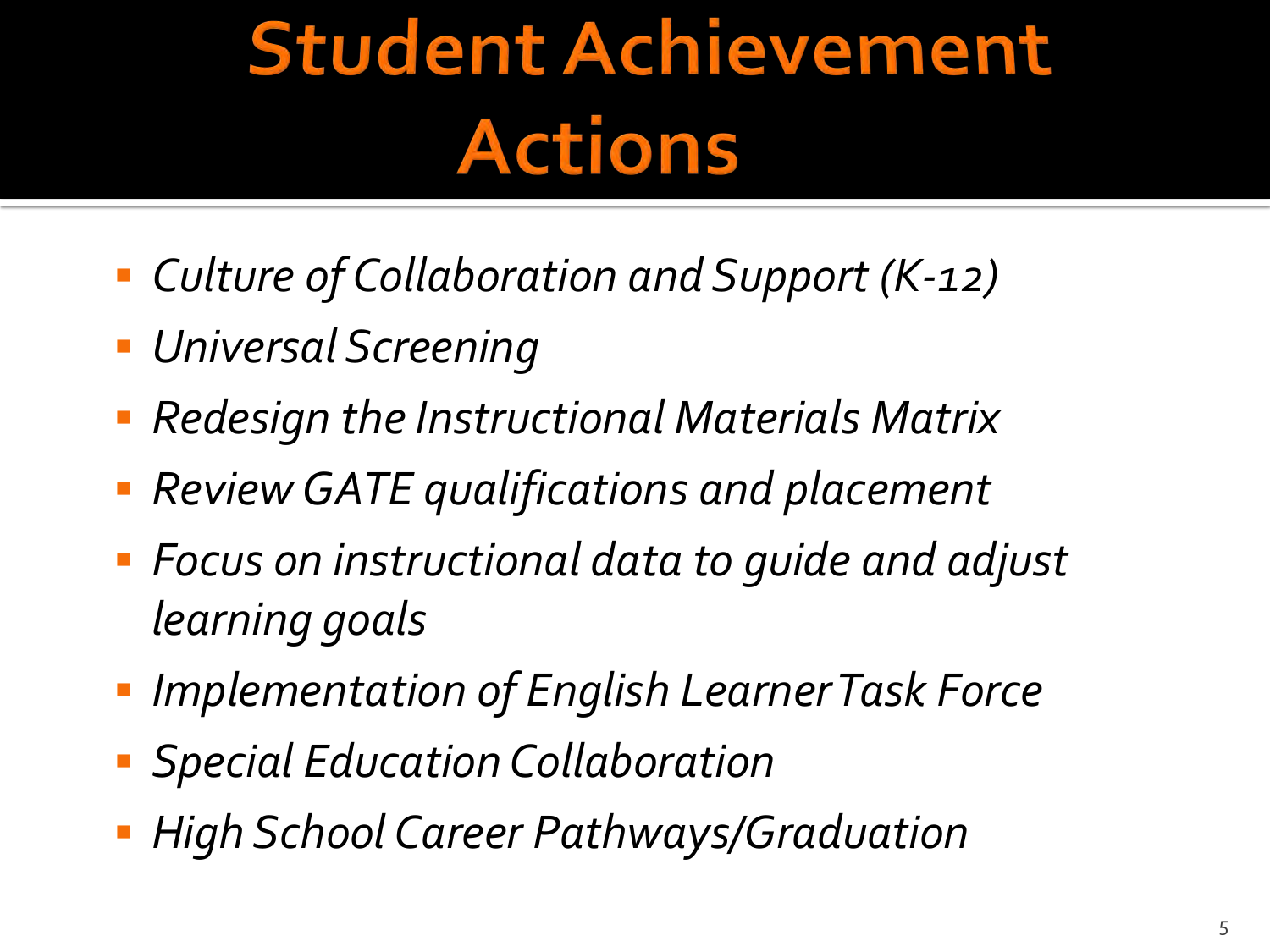## **Student Engagement**

#### *STUDENTS WILL BE CHALLENGED WITH ACADEMIC RIGOR, ENGAGED WITH RELEVANCE, AND PROVIDED OPPORTUNITIES TO EXPLORE A VARIETY OF EDUCATIONAL OPTIONS.*

- A. Identify & Publicize Enrichment **Opportunities**
- B. Increase Program Personalization
- C. Solicit & Utilize Community Participation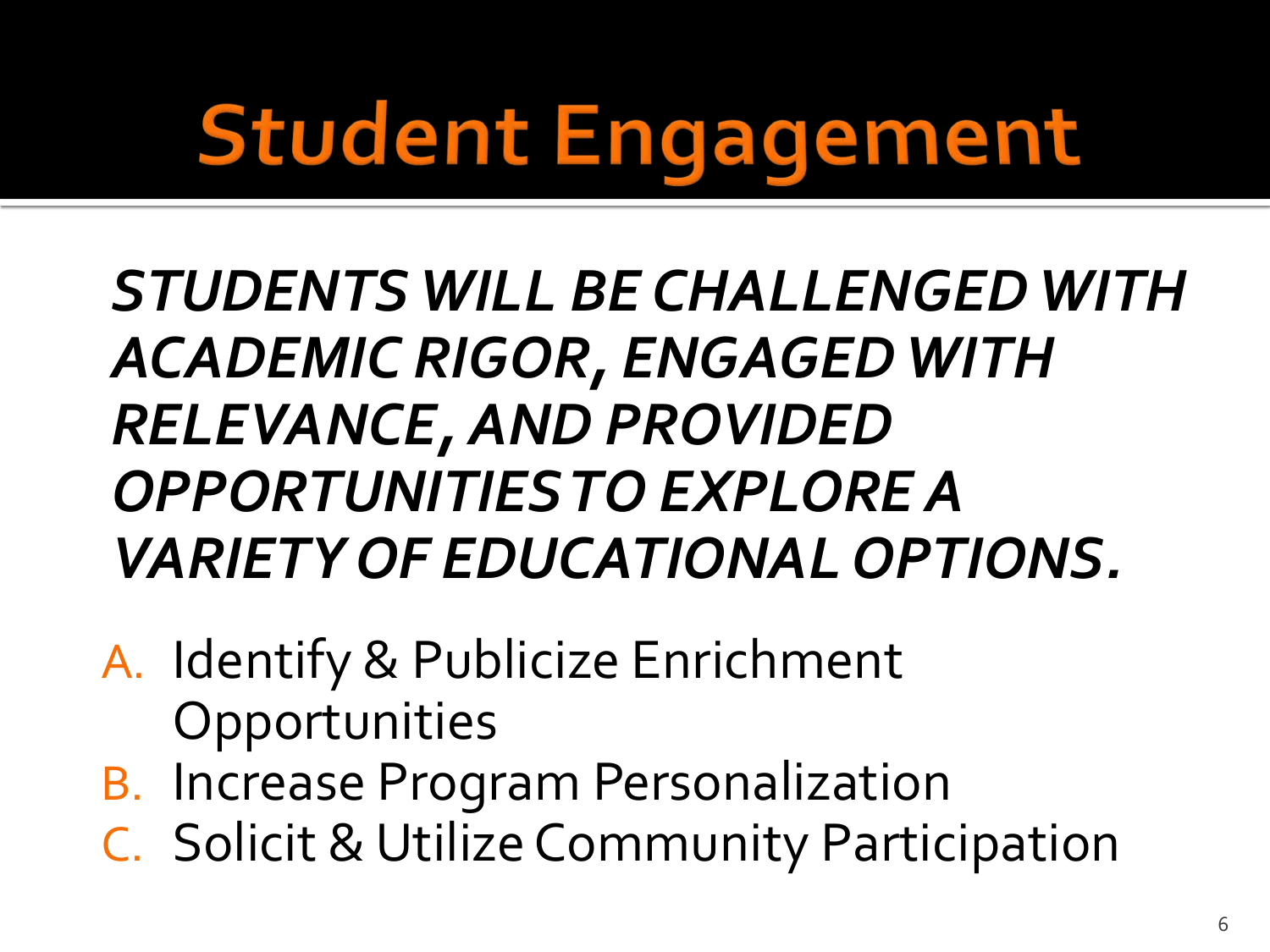#### **Student Engagement Actions**

- *Set measurable goals correlated to curricular programs, co-curricular programs and connectedness and engagement in schools*
- *Common expectations for classroom practices to maximize student engagement*
- *Assess the current student feedback process*
- *Parent and student surveys to assess student engagement*
- *Plans for Career Pathways and Linked Learning*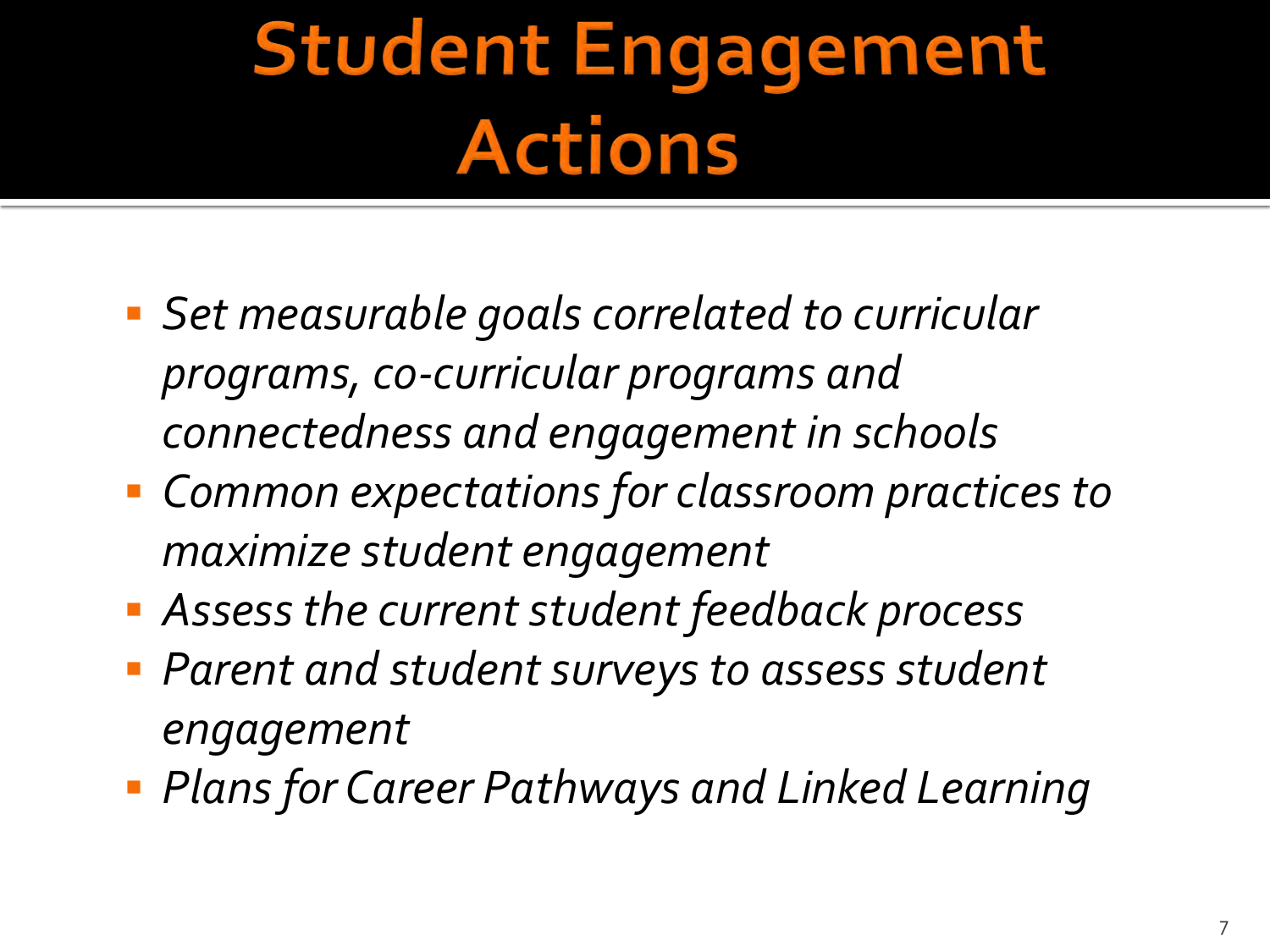# **Safe, Welcoming Schools**

#### *STUDENTS WILL LEARN AND STAFF WILL WORK IN A SAFE, WELCOMING ENVIRONMENT.*

- A. Build School Pride & Morale
- B. Enhance Parent & Community Involvement
- C. Training to Facilitate the Creation of Safe & Welcoming Schools
- D. Improve District and School Safety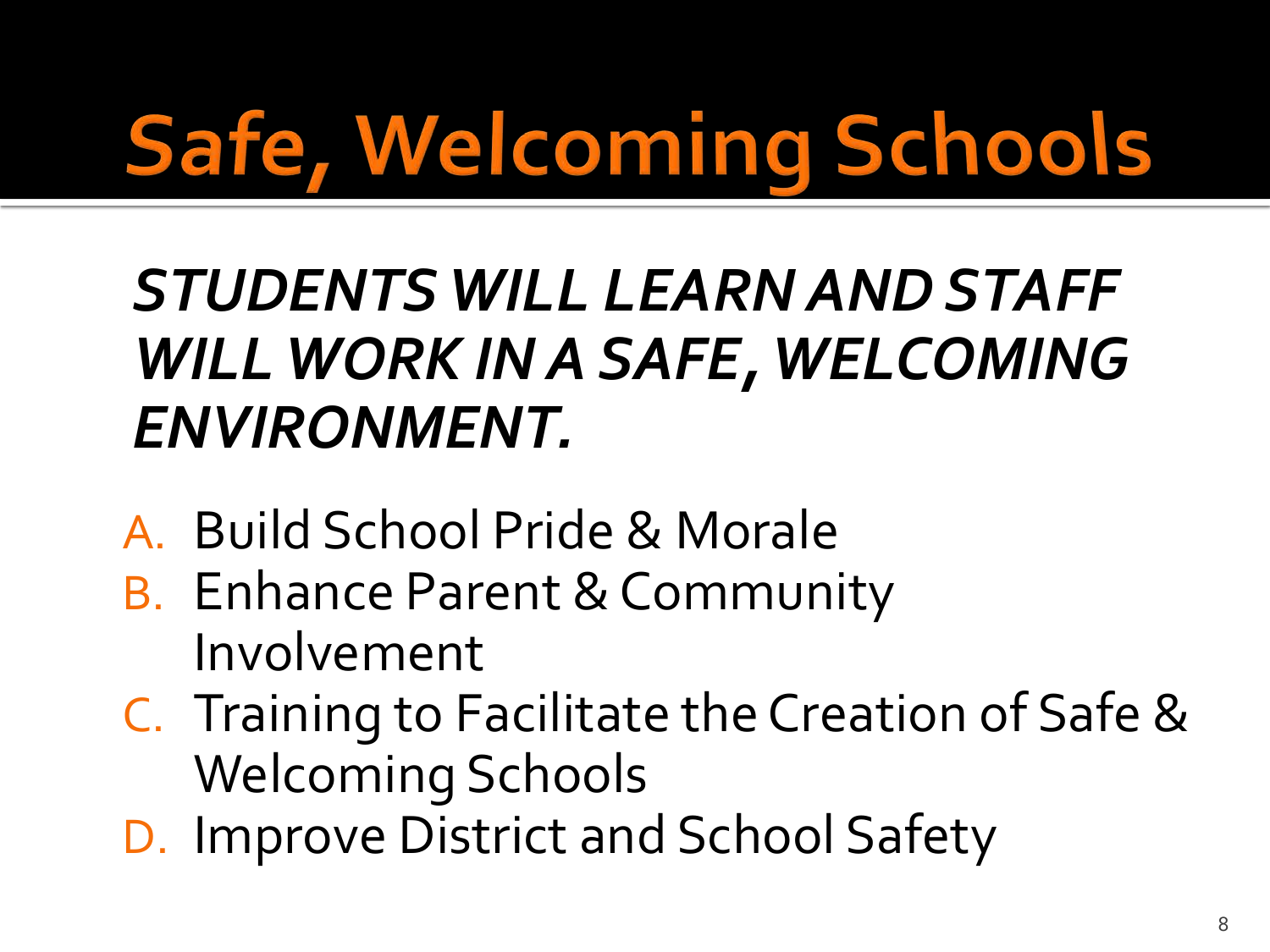### **Safe, Welcoming Schools Actions**

- *Provide annual staff training on current safety issues: cyber-crime, bullying & substance abuse*
- *Develop anti-bullying strategies and support*
- *Workshops for staff, students & parents to collaborate to better understand cultural awareness and proficiency*
- *Continue the Canine Detection Program*
- *Expand the After School Education & Safety Program (ASES)*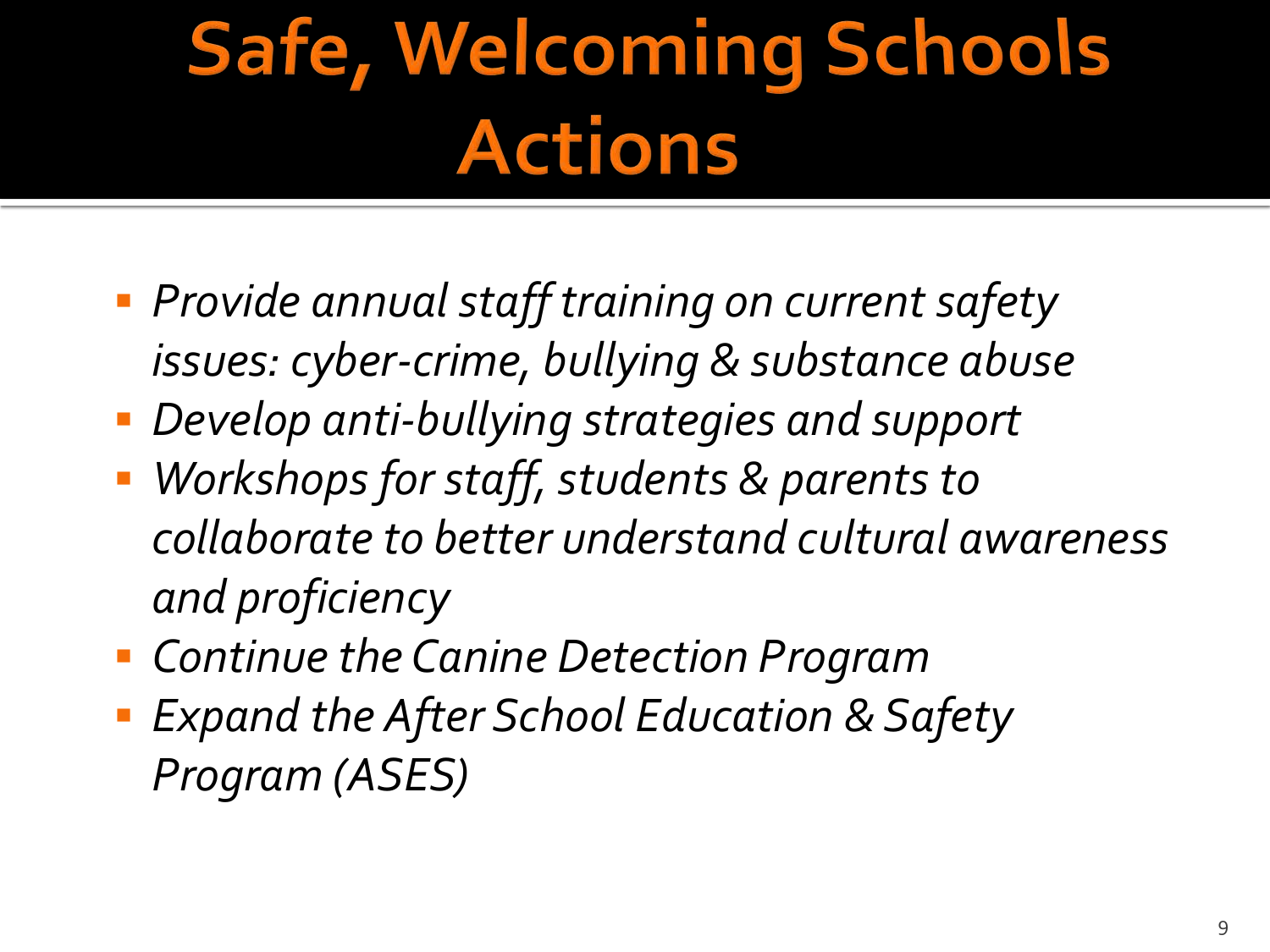### **Safe, Welcoming Schools Actions**

- *Develop Comprehensive School Safety Plan Template*
- *Readiness and Emergency Management in Schools (REMS) support and integration with Comprehensive School Safety Plans*
- *Emergency Operation Center (EOC) training*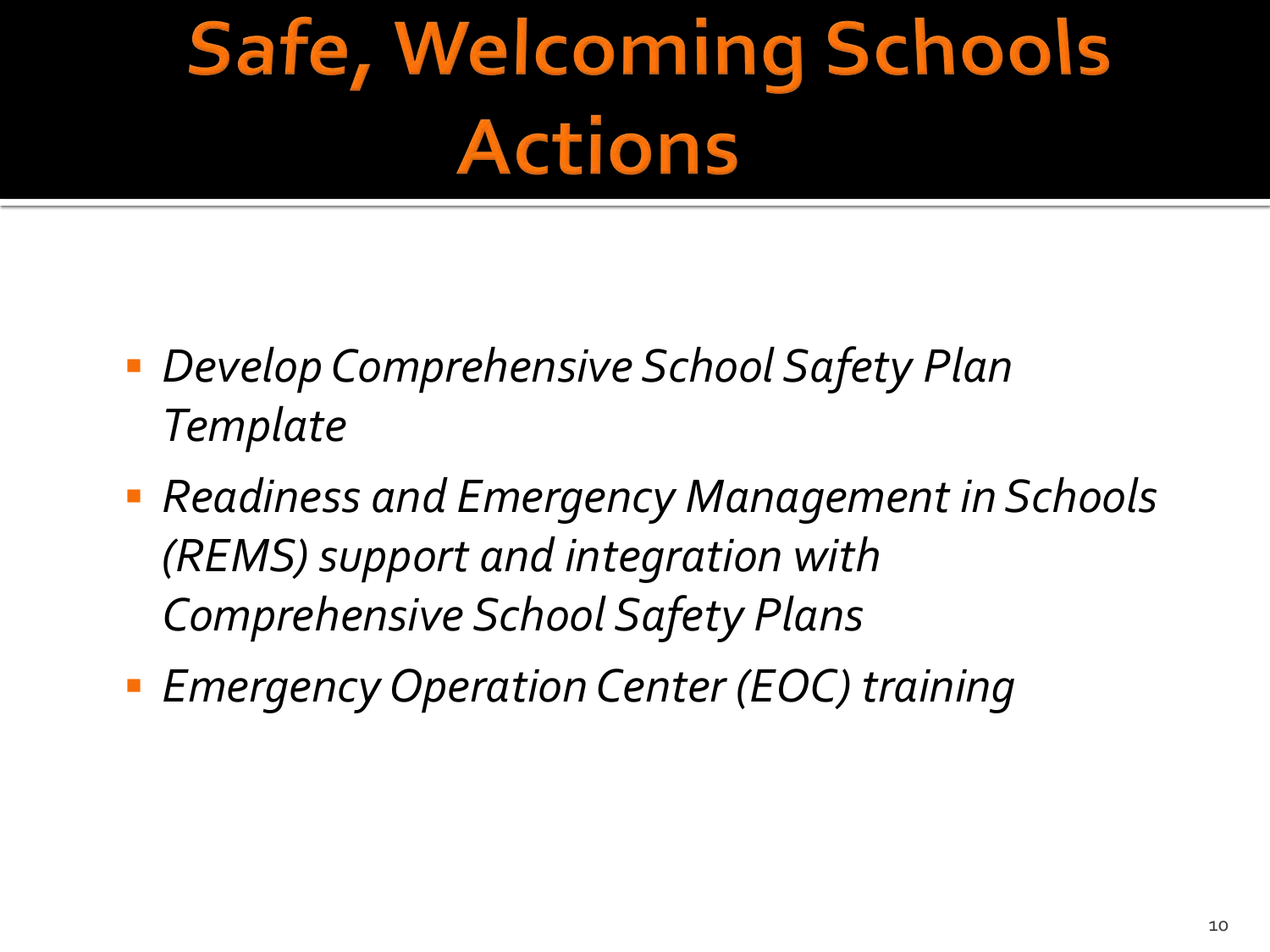**Parent & Community Partnerships** 

#### *WE WILL DEVELOP MEANINGFUL PARTNERSHIPS WITH OUR PARENTS AND COMMUNITY, ALL CONTRIBUTING TO THE SUPPORT OF OUR STUDENTS IN ACHIEVING SUCCESS.*

- A. Expand Parent/School Partnerships
- B. Develop Business & Community/School Partnerships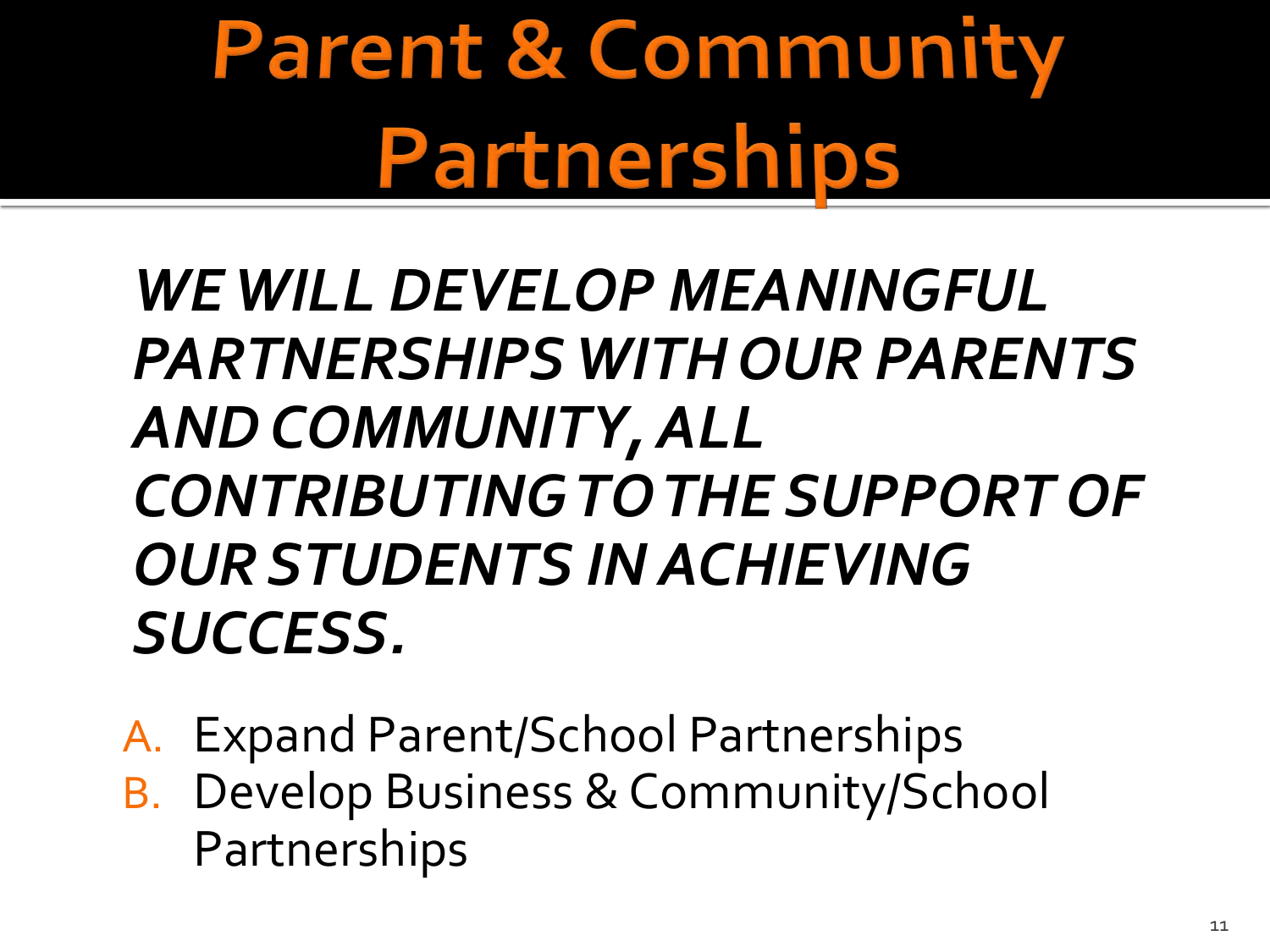#### **Parent & Community Partnerships Actions**

- *Expand District Advisory Committee role*
- *Feeder schools continue meeting to share successes*
- *Continue Principal for the Day Program*
- *Expand Community and Business Partnerships with Schools*
- *Expand the OUSD website's Master Events Calendar to include additional academic events*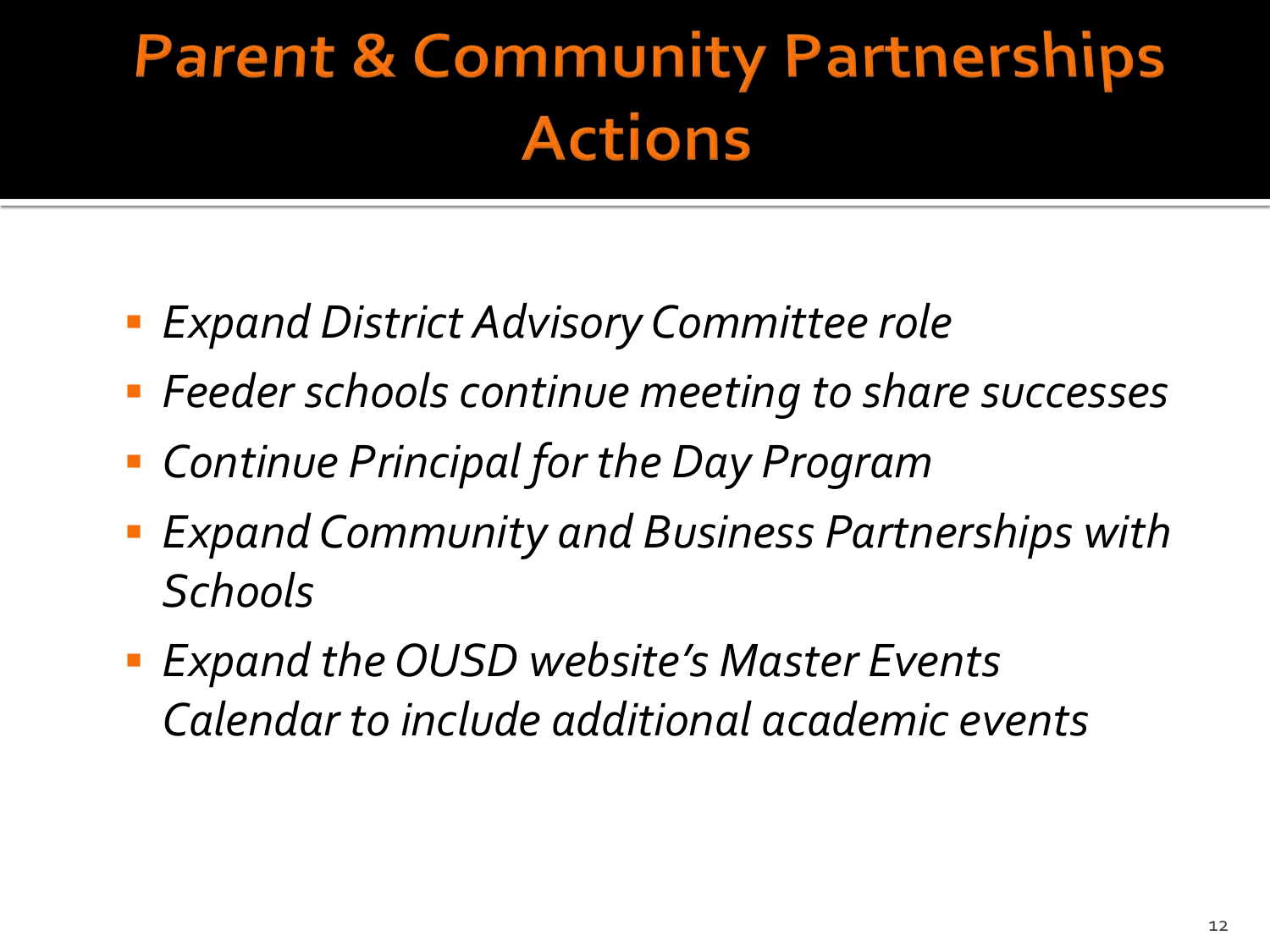**Communications** 

#### *WE WILL BE A TRANSPARENT ORGANIZATION THAT IS CHARACTERIZED BY OPEN, TWO-WAY 21ST CENTURY COMMUNICATION.*

A. Evaluate & Update the District Communications Plan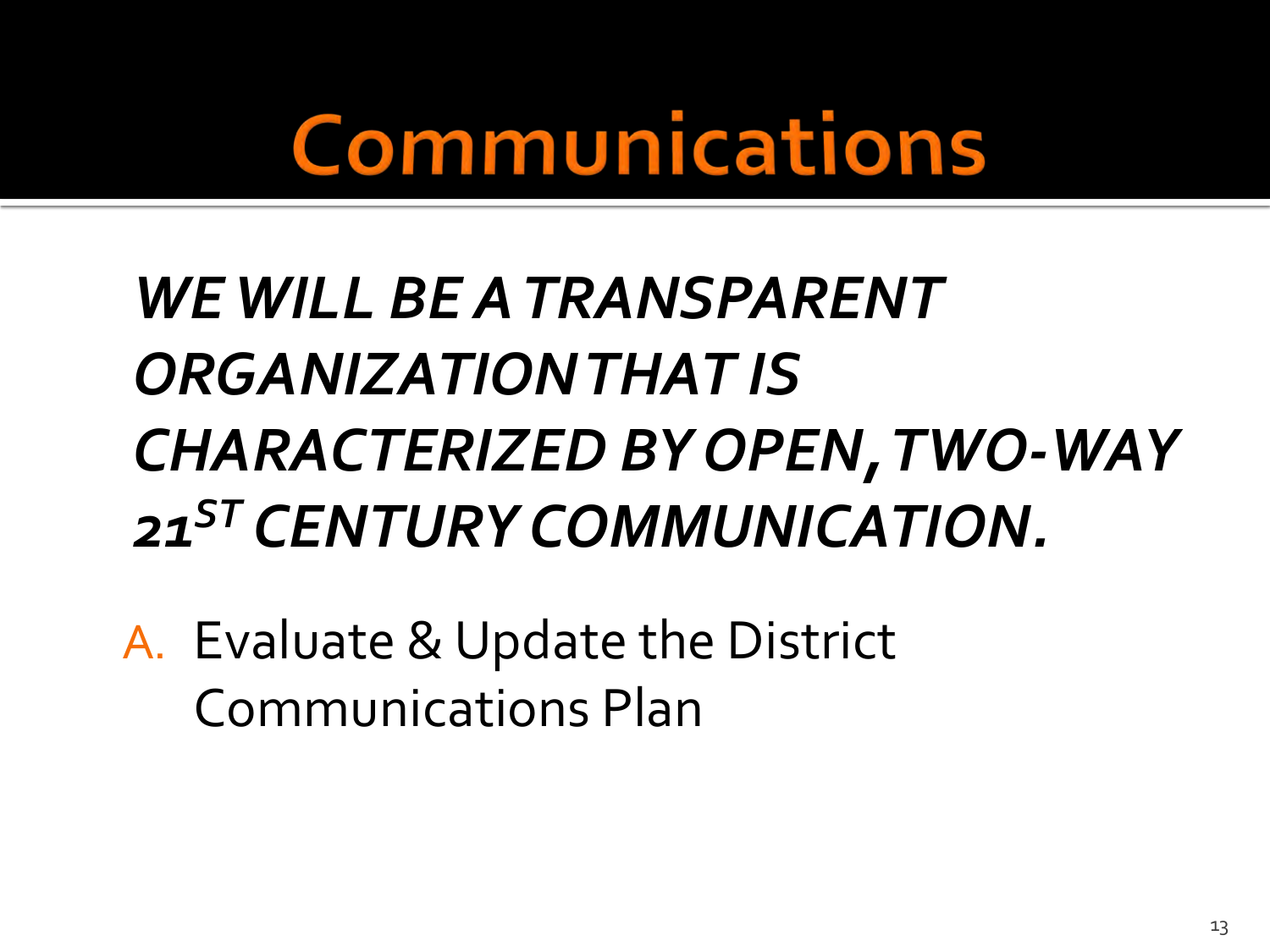### **Communications Actions**

- *Superintendent's Forum Classified & Certificated Staff Representatives*
- *Superintendent's Roundtable Parent Group Representatives*
- *Podcasts*
- *Blackboard Connect*
- *Update District & School Websites*
- *Update the Community Resources Page*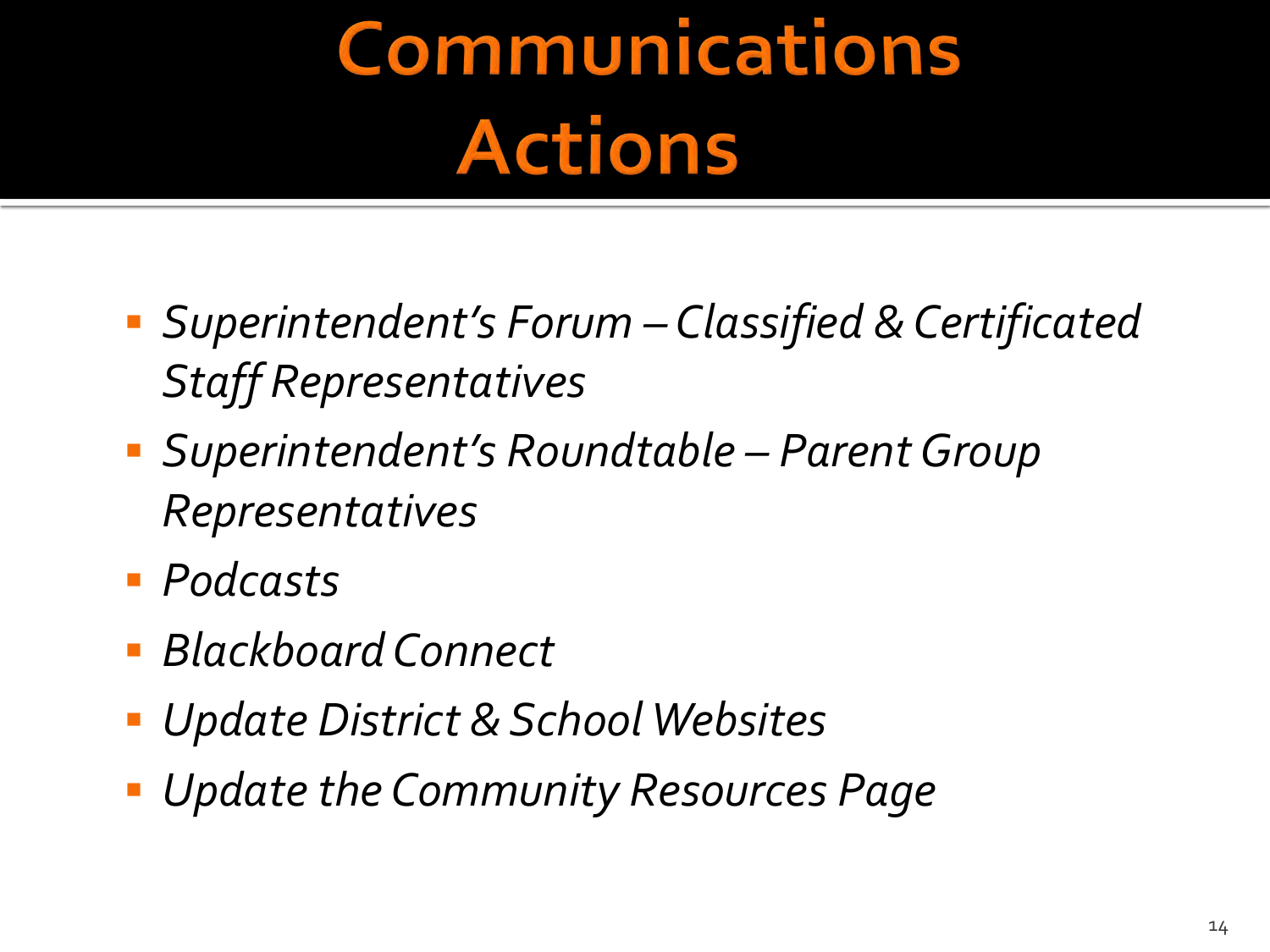## **Effective Use of Resources**

#### *WE WILL USE OUR RESOURCES EFFECTIVELY WITHIN A CULTURE OF SYSTEMIC PRACTICES THAT SUPPORT OUR PRIORITIES FOR TEACHING AND LEARNING.*

- A. Priority Budgeting
- B. Maximize Revenue & Minimize Expenditures
- C. Standardize & Expand the Use of Technology in Classrooms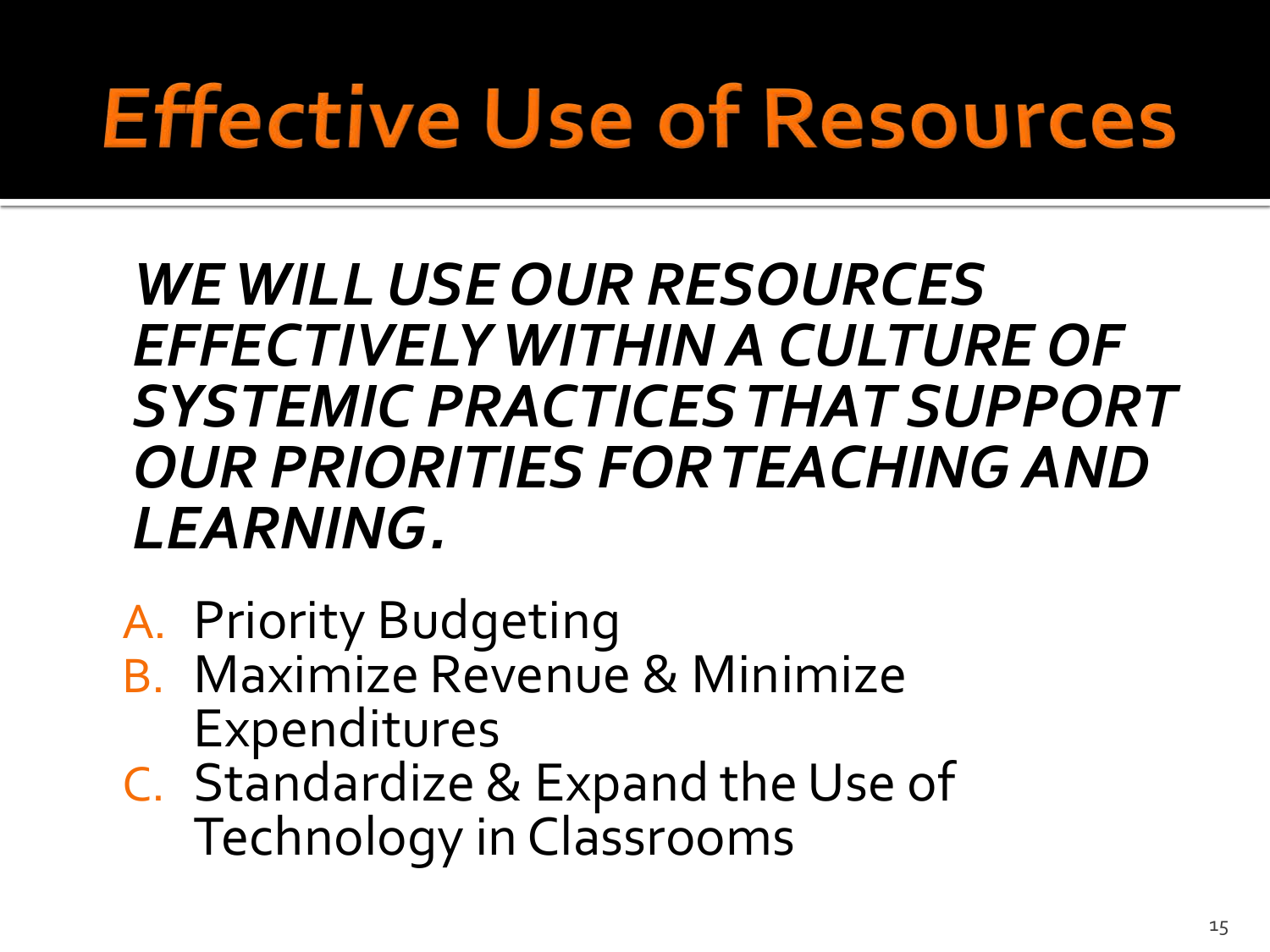#### **Effective Use of Resources Actions**

- *Prioritize goals based on student achievement needs*
- *Cabinet review of all purchase requisitions and ERCAs*
- *Recognizing schools for increasing attendance*
- *Encourage parents to reimburse the district for lost Average Daily Attendance (ADA)*
- *Recognizing schools for reducing energy consumption*
- *Market Surplus Properties to maximize on-going revenue*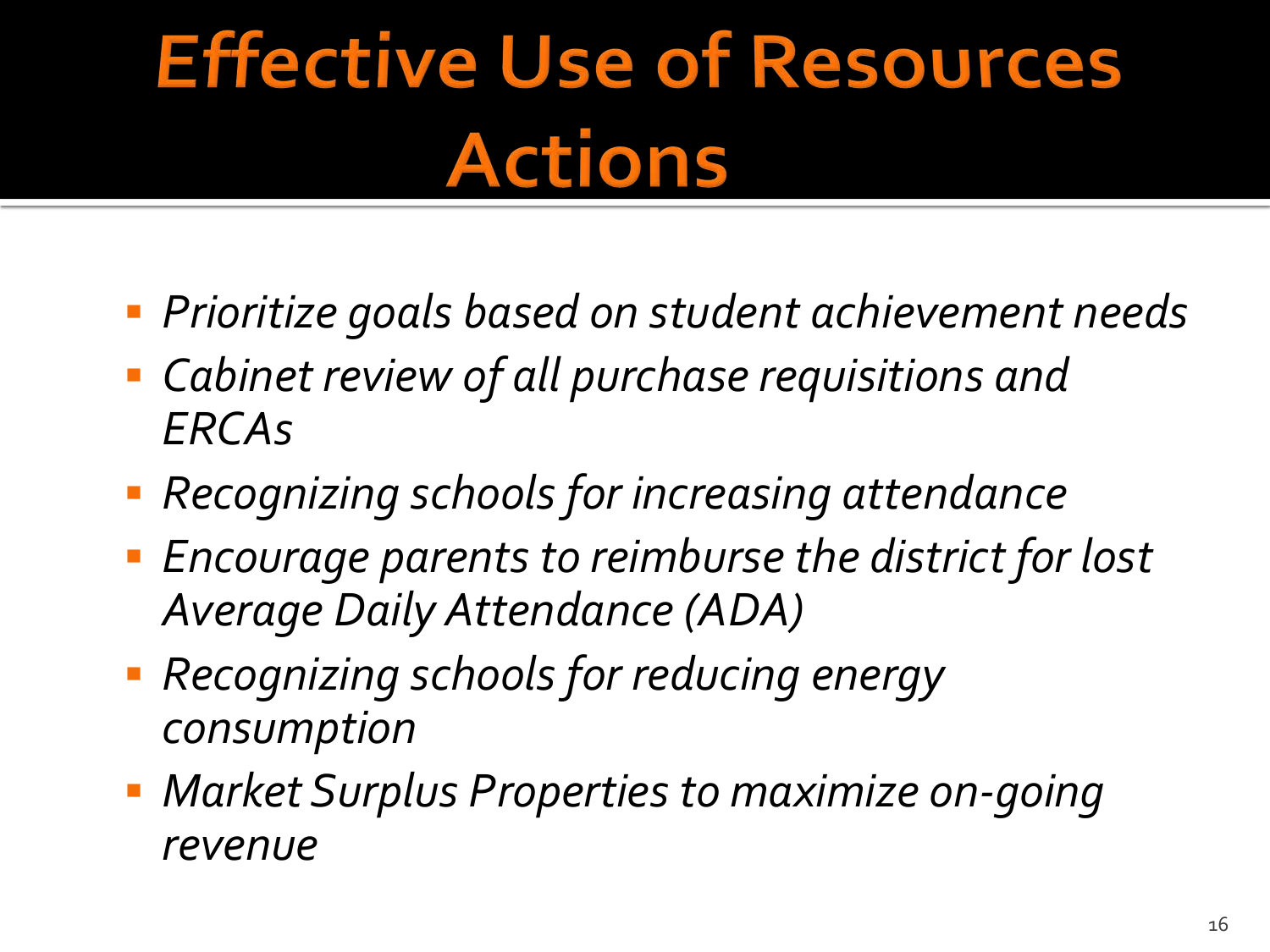## **Strategic Plan Extension**

**April 2009 – Strategic Plan Development June 2009 – Budget Reductions Start September 2009 – Plan Implementation June 2010 – More Budget Reductions June 2011 – Budget Cuts Continue Today – No Budget Relief in Sight June 2012 – Original Plan was to be Modified/Replaced due to New Goals & Realities June 2014 – Plan Extension**